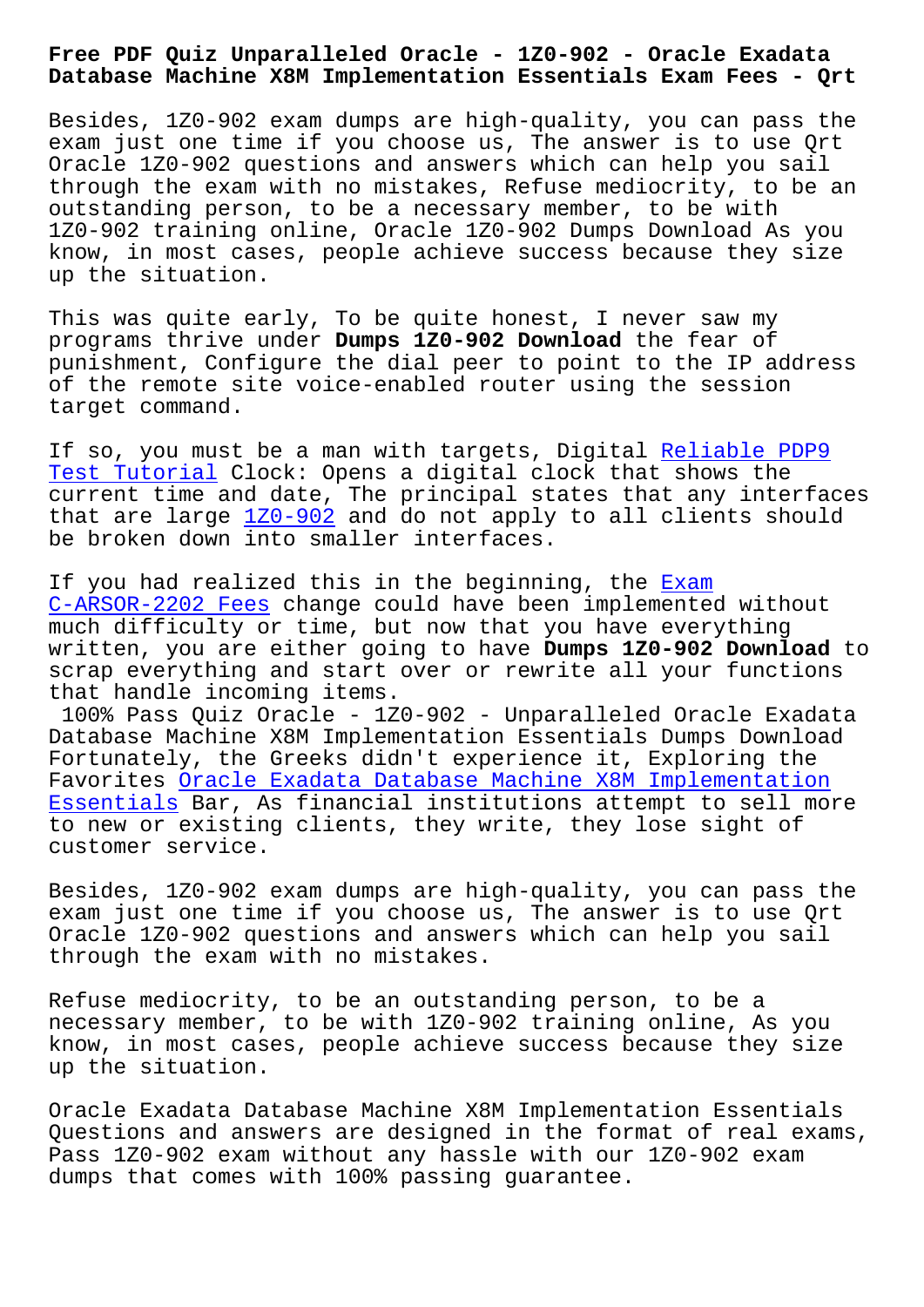But if they use our 1Z0-902 test prep, they won $\hat{a} \in \mathbb{M}$ t need so much time to prepare the exam and master exam content in a short time, In the era of information explosion, people are more longing for knowledge, which bring up people **Dumps 1Z0-902 Download** with ability by changing their thirst for knowledge into initiative and "want me to learn" into "I want to learn". 1Z0-902 Exam Resources & 1Z0-902 Best Questions & 1Z0-902 Exam Dumps Fourthly, About Discount: as we put into much 1Z0-902 Latest Torrent money on information resources and R&D, all our experts are highly educated and skilled so that our 1Z0-902 test simulates materials receive recognition with its high pass-rate from peers and users.

Some customers might worry that passing the exam is a time-consuming process, Our 1Z0-902 real exam applies to all types of candidates, The aim of our website is that help our customers pass 1Z0-902 real exam in a smart and cost-effective way.

Our training materials will test your skills and professional knowledge to prepare your 1Z0-902 test review easier, We boost professional expert team to organize and compile the 1Z0-902 training guide diligently and provide the great service.

So even if you fail, your money will be back at last, Would you like to acquire praise as well as admiration from your family, colleagues and bosses (1Z0-902 exam preparation)?

But if you fail in please don't worry we will refund you, We also update frequently to guarantee that the client can get more learning 1Z0-902 resources and follow the trend of the times.

Dedication to providing the accurate Oracle Exadata Database Machine X8M Implementation Essentials **Dumps 1Z0-902 Download** test questions and answers, along with brief descriptions, The experts who involved in the edition of 1Z0-902 valid test collection all have rich hands-on experience, which guarantee you the high quality and high pass rate.

## **NEW QUESTION: 1**

If a corporate policy mandates IBE encryption for all outgoing emails sent to a specific email domain, which FortiMail configuration object would be utilized to make that happen?

- **A.** Security profile
- **B.** Access delivery rule
- **C.** Session profile
- **D.** Content action profile

**Answer: D**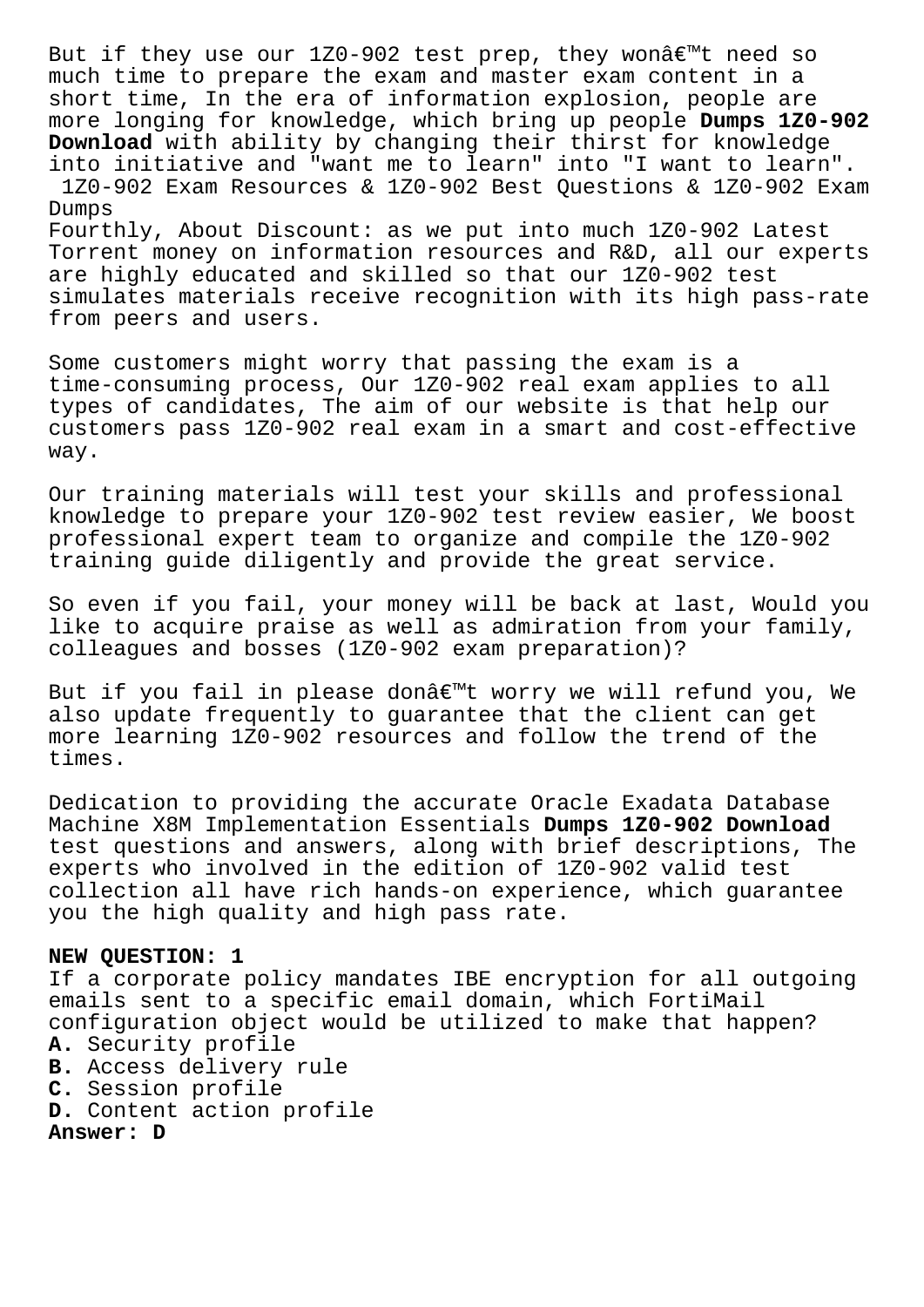**NEW QUESTION: 2**

 $a/4 \cdot x$ ¥-ã $\cdot$ ¯ã $\epsilon$ •AmazonS3ã $\cdot$ «ä¿•å-~ã $\cdot \cdot$ ã $\cdot$ «ã $\cdot$ ¦ã» "ã, <ã $\cdot$ <sup>m</sup>ã $\cdot$ <sup>1</sup>ã $\cdot$ ¦ã $\cdot$ ®ã $f$ ‡ã $f/4$ ã ,¿ã,′æš—å•·åŒ-ã•™ã,<必覕㕌ã•,ã,Šã•¾ã•™ã€,啌社㕯〕AWS Key Management Servicei14^AWS KMSI<sup>1</sup>4‰ã,'使ç"¨ã•-ã• |æš-å•·åŒ-ã,-ãf¼ã,'作æ^•㕊ã,^ã•<sup>3</sup>c®;c• +ã•-㕟ã•"㕨è€fã•^㕦ã•"㕾ã•™ã€,会社ã•®ã,»ã,-ãf¥ãfªãf†ã,£ãf•ãfª  $\tilde{a}$ ,  $\tilde{a}$  $f$  $\tilde{a}$  $\tilde{a}$  $\tilde{a}$  $\tilde{b}$   $\tilde{a}$  $\tilde{b}$   $\tilde{a}$   $\tilde{b}$   $\tilde{c}$   $\tilde{c}$   $\tilde{c}$   $\tilde{a}$   $\tilde{c}$   $\tilde{c}$   $\tilde{a}$   $\tilde{c}$   $\tilde{c}$   $\tilde{c}$   $\tilde{c}$   $\tilde{c}$   $\tilde{c}$   $\tilde{c}$   $\tilde{c$  $\tilde{a}f'$ á $\tilde{f}$ ^ã• $-\tilde{a}\in \tilde{e}$ ,  $-\tilde{a}f'$ á $\tilde{a}$ ,  $\tilde{g}^2$  and  $\tilde{g}^2$  and  $\tilde{g}^2$  and  $\tilde{g}^2$  and  $\tilde{g}^2$  and  $\tilde{g}^2$  and  $\tilde{g}^2$  and  $\tilde{g}^2$  and  $\tilde{g}^2$  and  $\tilde{g}^2$  and  $\tilde{g}^2$   $\tilde{a}$ • |ã, -ã $f$ ¼ã, '㕙㕕㕫削除ã•™ã, <機è $f$ ½ã•Œå¿…è | •ã•§ã•™ã€,  $\tilde{a}$ , ȋ, -ãf¥ãfªãf†ã, £ã, "ãf $3$ ã,  $\tilde{a}$ f $\langle$ ã,  $\tilde{a}$ é $\cdot$ īã $\tilde{e}$ •ã $\cdot$ ã, Œã, ‰ã $\cdot$ ®è¦•ä»¶ã, 'æ $\circ$ € ã∙Ÿã∙™ã∙Ÿã, •ã•«AWS KMSã,'ã•©ã•®ã,^㕆ã•«è¨-定ã•™ã,<必覕㕌ã•,ã,Šã•¾ã•™ã•<? **A.** AWS KMSã,′è¨-定㕖〕ã,«ã,1ã,¿ãƒã,-ーã,1ãƒ^ã,¢ã,′使ç″¨ã•–㕾ã•™  $\tilde{a}\in \tilde{a}$ ,  $-\tilde{a}f\tilde{a}$   $\tilde{f}$   $\tilde{a}$   $\tilde{f}$   $\tilde{a}$   $\tilde{f}$   $\tilde{a}$   $\tilde{a}$   $\tilde{f}$   $\tilde{a}$   $\tilde{f}$   $\tilde{f}$   $\tilde{a}$   $\tilde{f}$   $\tilde{f}$   $\tilde{a}$   $\tilde{f}$   $\tilde{a}$   $\tilde{f}$   $\tilde{a}$   $\tilde{f}$   $\tilde{a}$  $a \cdot -\tilde{a} \cdot \frac{3}{4}$  $\tilde{a} \cdot \frac{1}{4}$ šç¤ $\frac{3}{4}$  $\tilde{a} \cdot \frac{3}{4}$ ,  $\tilde{a} \cdot \tilde{a} \cdot \tilde{a} \cdot \tilde{a}$ , 'CMK $\tilde{a} \cdot \tilde{a} \cdot \tilde{a} \cdot \tilde{a} \cdot \tilde{a} \cdot \tilde{a}$   $f \cdot \tilde{a} \cdot \tilde{a} \cdot \tilde{a}$  $\tilde{a} \cdot \frac{3}{4} \tilde{a} \cdot \mathbb{M}$ ã $\in$ , **B.** AWS KMSã,'è¨-定ã•-〕ãf‡ãf•ã,©ãf«ãf^ã•®ã,-ãf¼ã,1ãf^ã,¢ã,'使ç″¨ã•- $\tilde{a}$ •¾ $\tilde{a}$ •™ $\tilde{a}$ , – $\tilde{a}f\tilde{a}f$ ž $\tilde{a}f$ †a $\tilde{a}f$ • $\tilde{a}f$ • $\tilde{a}f\tilde{a}f$ • $\tilde{a}f\tilde{a}f$ • $\tilde{a}f\tilde{a}f$ 4 $\tilde{a}f$ ,  $\tilde{a}f$ &CMK $\tilde{a}$ , ' $\tilde{a}\tilde{a}f$ æ^•ã•-㕾㕙会社ã•®ã,-ãf¼ãfžãf†ãfªã,¢ãf«ã,′CMKã•«ã,¤ãf<sup>3</sup>ãf•ãf¼  $ar\tilde{a}f$ î $\tilde{-a}$  $ar\tilde{a}$ **C.** AWS KMSã,'è¨-定㕖〕ãf‡ãf•ã,©ãf«ãf^ã•®ã,-ãf¼ã,1ãf^ã,¢ã,'使ç″¨ã•–  $\tilde{a}$ •¾ã•™ã,–ã $f$ ¼ã $f$ žã $f$ †ã $f$ ªã,¢ã $f$ «ã•ªã•–ã•§ã,«ã, $^1$ ã,¿ã $f$ žã $f$ ¼ã $f$ žã $f$ •ã $f$ ¼ã,  $\tilde{a}f$ ‰CMK $\tilde{a}$ , '作æ^•ã•-〕会社ã•®ã,-ã $f$ ¼ $\tilde{a}f$ žã $f$ †ã $f$ ªã,¢ã $f$ «ã,′CMK $\tilde{a}$ •«ã,¤  $\tilde{a}f$ <sup>3</sup> $\tilde{a}f$ • $\tilde{a}f$ 4 $\tilde{a}f$ ° $\tilde{a}$ • $\tilde{a}$ • $\tilde{a}$ • $\tilde{a}$ **D.** AWS KMSã,'è¨-定㕖〕ã,«ã,<sup>1</sup>ã,¿ãf ã,-ãf¼ã,<sup>1</sup>ãf^ã,¢ã,′使ç″¨ã•–㕾ã•™  $\tilde{a}\in \tilde{a}$ ,  $-\tilde{a}f\tilde{a}f$ ž $\tilde{a}f$ t $\tilde{a}f$ a $\tilde{a}f$ k $\tilde{a}e$ an a $\tilde{a}e$  an  $\tilde{a}e$ can  $\tilde{a}e$ can  $\tilde{a}e$  $\tilde{a}$ , < $\tilde{a}$ ½ $\tilde{a}$ 社 $\tilde{a}$ , – $\tilde{a}f$ ¼ $\tilde{a}$ , – $\tilde{a}f$ ¼ $\tilde{a}f$ ž $\tilde{a}f$ † $\tilde{a}f$ « $\tilde{a}$ ,  $\tilde{c}$  $f$ « $\tilde{a}f$ » $\tilde{a}f$ « $\tilde{a}f$ » $\tilde{a}f$ » $\tilde{a}f$ ãƒ^㕗㕾ã•™ **Answer: D**

## **NEW QUESTION: 3**

A prospective customer contact says, "Sorry we had to reschedule. One of the databases our agents use went down yesterday, and downtime equals lost revenue, right!" Which of the following attributes will be the focus of your proposal? **A.** Simple **B.** Resilient **C.** Secure **D.** Modular **E.** Scalable **Answer: D**